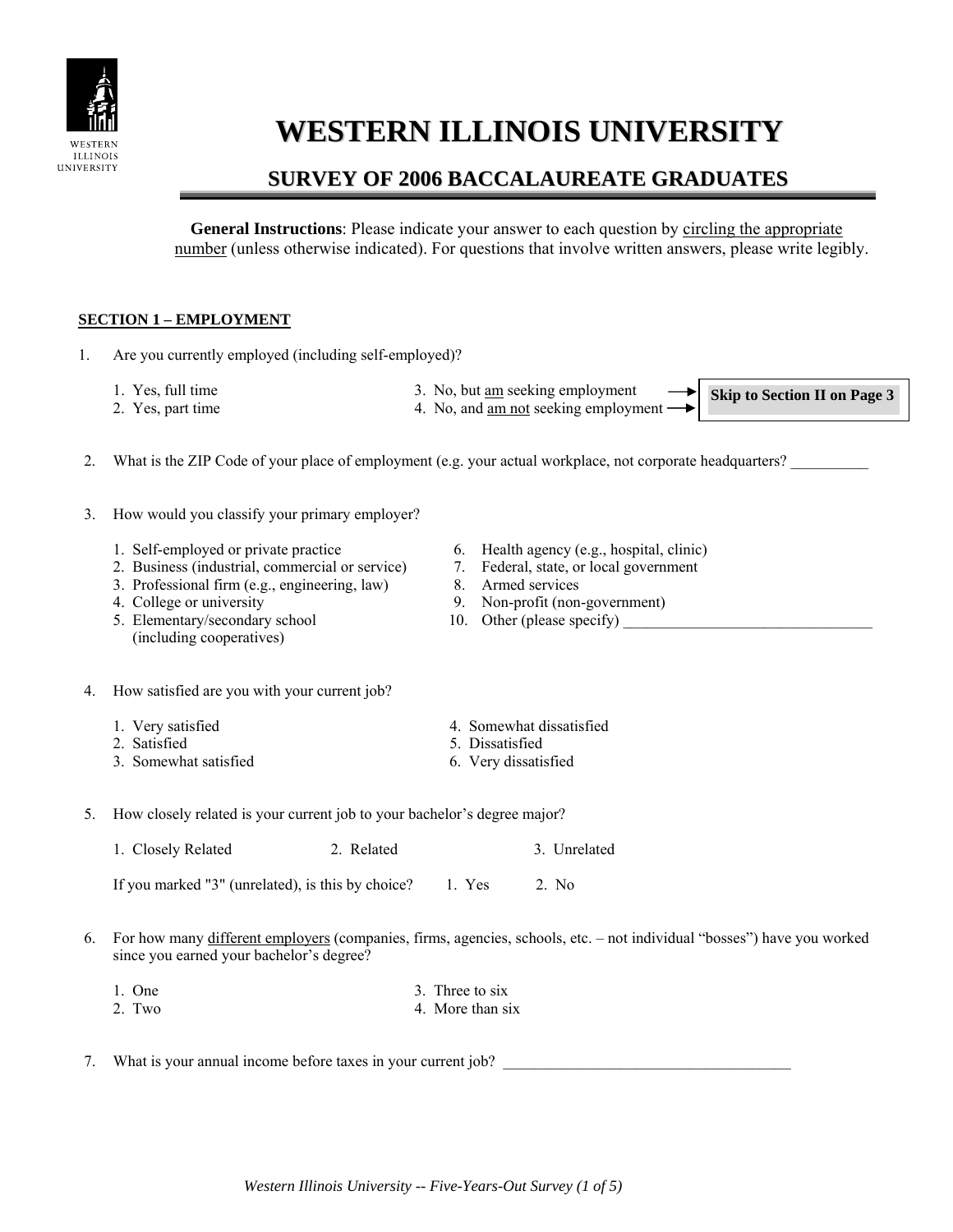8. Please circle the number below that best describes your primary occupation.

| 1. Management                                                                                                                                                                            | 20. Education: Secondary School Teachers                                                                                                                                                       |
|------------------------------------------------------------------------------------------------------------------------------------------------------------------------------------------|------------------------------------------------------------------------------------------------------------------------------------------------------------------------------------------------|
| (such as top executives; marketing, P.R., finance, human<br>resources, administrative services, purchasing, and sales                                                                    | 21. Education: Special Education Teachers                                                                                                                                                      |
| managers; educational administrators; health<br>administrators)<br>2. Business Operations                                                                                                | 22. Education: Other, except Administrators (see #1 above)<br>(such as postsecondary teachers, vocational teachers;<br>teaching and research assistants; other teachers,                       |
| (such as buyers and purchasing agents;                                                                                                                                                   | trainers, and assistants)                                                                                                                                                                      |
| insurance claims adjusters/examiners; human resources,                                                                                                                                   |                                                                                                                                                                                                |
| training, and labor relations specialists;<br>management analysts)                                                                                                                       | 23. Library Occupations<br>(such as librarians, archivists, curators, and<br>library technicians)                                                                                              |
| 3. Financial Specialists<br>(such as accountants, assessors, appraisers, financial and<br>credit analysts/advisors, loan counselors/officers)                                            | 24. Arts and Design Workers<br>(such as designers and fine and craft artists)                                                                                                                  |
| 4. Computer Specialists<br>(such as computer and information scientists, programmers,<br>software specialists, database and network administrators<br>and analysts)                      | 25. Entertainers, Performers, Sports and Related Workers<br>(such as musicians, singers, dancers, actors,<br>producers, directors, composers, athletes, coaches<br>and referees)               |
| 5. Mathematical Scientists and Technicians<br>(such as mathematicians, statisticians, actuaries and<br>mathematical technicians)                                                         | 26. Media and Communication Workers<br>(such as writers and editors, announcers, news analysts,<br>reporters, public relations specialists, and media and<br>communications equipment workers) |
| 6. Architects, Surveyors, and Cartographers                                                                                                                                              | 27. Sales                                                                                                                                                                                      |
| 7. Engineers and Related Technicians<br>(such as agricultural, civil, computer hardware, electrical,<br>industrial, mechanical, materials and construction<br>engineers and technicians) | (such as real estate, retail, insurance and securities<br>sales agents, wholesale and manufacturing sales<br>representatives, telemarketers)                                                   |
|                                                                                                                                                                                          | 28. Office and Administration                                                                                                                                                                  |
| 8. Life and Physical Scientists and Technicians<br>(such as agricultural and food scientists, biologists, medical<br>scientists, chemists, physicists, atmospheric and                   | (such as clerical and support personnel, clerks, tellers,<br>distribution workers)                                                                                                             |
| environmental scientists, and related technicians)                                                                                                                                       | 29. Protective Services<br>(such as firefighters, correctional officers, police, life                                                                                                          |
| 9. Social Scientists                                                                                                                                                                     | guards, security guards, investigators)                                                                                                                                                        |
| (such as economists, psychologists, market and survey<br>researchers, geographers, historians, sociologists,<br>anthropologists, political scientists and urban planners)                | 30. Food Preparation and Serving<br>(such as cooks, bartenders, food service workers and<br>servers)                                                                                           |
| 10. Health: Doctors<br>(such as physicians and surgeons, dentists, veterinarians,<br>optometrists, podiatrists, and chiropractors)                                                       | 31. Building and Grounds Cleaning and Maintenance<br>(such as janitors, cleaners, landscaping and<br>grounds keeping laborers)                                                                 |
| 11. Health: Registered Nurses                                                                                                                                                            |                                                                                                                                                                                                |
| 12. Health: Therapists<br>(such as occupational, physical, recreational, and speech<br>therapists)                                                                                       | 32. Personal Care and Services<br>(such as flight attendants, child care workers.<br>hairstylists and personal care workers, recreation<br>workers, hotel and travel industry workers)         |
| 13. Health: Other Health Practitioners, Professionals, and<br><b>Support Workers</b><br>(such as pharmacists, dieticians, physician assistants, and                                      | 33. Farming, Fishing, and Forestry<br>(such as farm workers, animal care workers, foresters, loggers)                                                                                          |
| all other technicians/assistants/aides)                                                                                                                                                  | 34. Construction and Extractive                                                                                                                                                                |
| 14. Community and Social Service<br>(such as counselors, social workers, community and                                                                                                   | (such as carpenters; electricians; painters, construction, oil and<br>mining workers; plumbers)                                                                                                |
| religious workers, probation officers)                                                                                                                                                   | 35. Installation, Maintenance, and Repair<br>(such as telecommunications workers; auto repairers; heating,                                                                                     |
| 15. Legal: Attorneys/Judges                                                                                                                                                              | air conditioning, and refrigeration mechanics and installers)                                                                                                                                  |
| 16. Legal: Legal Support Workers                                                                                                                                                         | 36. Production<br>(such as electrical and electronic equipment assemblers; food,                                                                                                               |
| 17. Education: Early Childhood Teachers<br>(such as day care, pre-school, and kindergarten teachers)                                                                                     | metal, plastic, printing and photography industry technicians<br>and workers)                                                                                                                  |
| 18. Education: Elementary School Teachers                                                                                                                                                | 37. Transportation and Material Moving<br>(such as pilots, drivers, air traffic controllers)                                                                                                   |
| 19. Education: Middle School Teachers                                                                                                                                                    |                                                                                                                                                                                                |
|                                                                                                                                                                                          | 38. Military<br>(such as officers and enlisted personnel)                                                                                                                                      |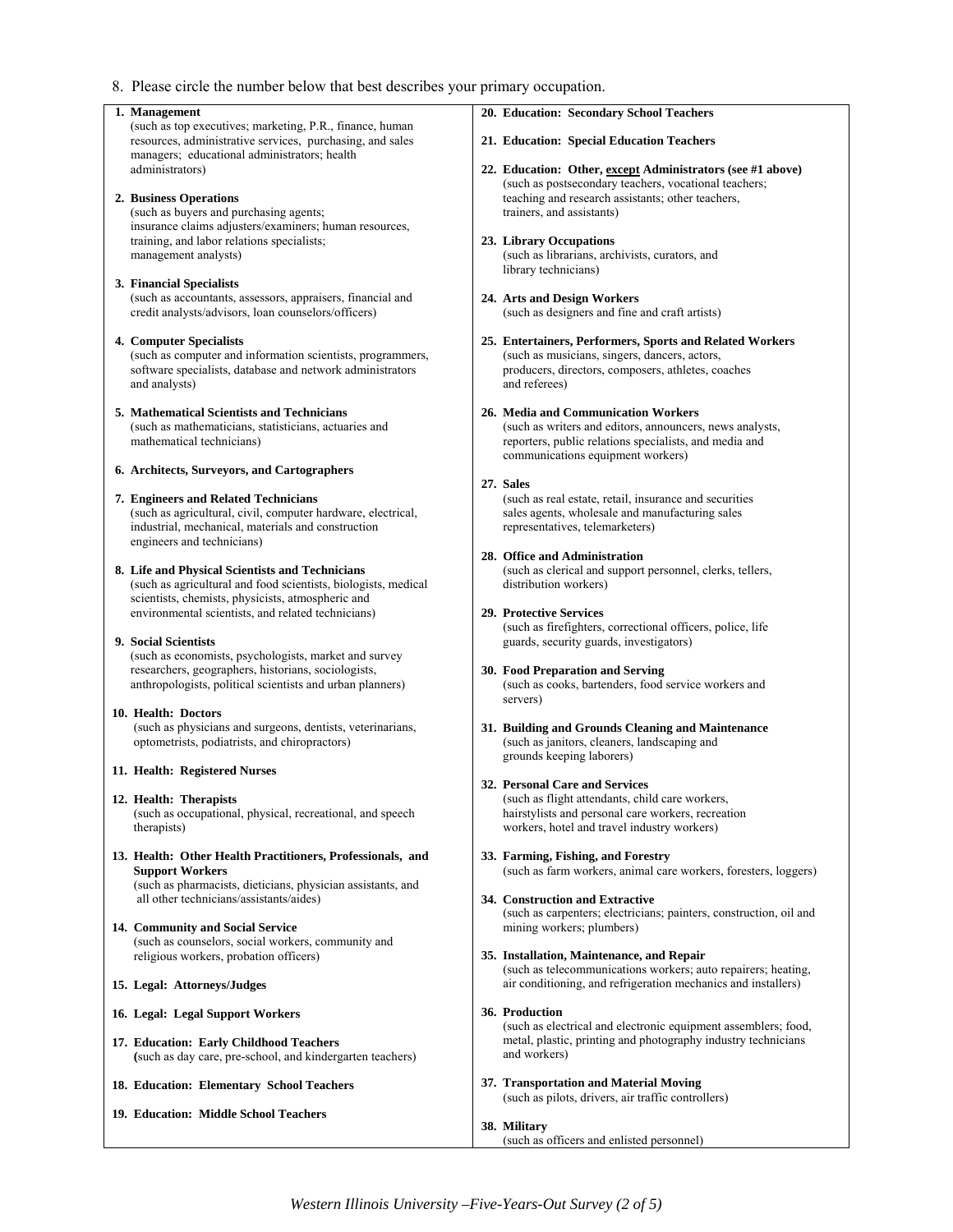#### **SECTION II – EDUCATION**

9. Since completing your bachelor's degree, have you earned one or more additional post-secondary degrees?

1. Yes 2. No

If you have completed an additional degree, please indicate all of the additional degrees you have earned since your bachelor's degree.

- 
- 2. Second Bachelor's podiatry, optometry, etc.)
- 3. Academic Master's (MA, MS, Med, etc.) 7. Theology/Divinity
- 4. Professional Master's (MBA, MSW, MFA, 8. Law (LLB, JD)
- MPA, etc.) or Education Specialist 9. Doctorate (PhD, EdD, DA, DBA, etc.) 5. Medicine (MD, DO) 10. Other, please specify
- 1. Associate's 6. Health Professional (dentistry, pharmacy,
	-
	-
	-
	-

10. Are you currently pursuing a postsecondary degree program?

1. Yes, full time 2. Yes, part time 3. No

If you are currently pursuing a degree, please indicate which degree below.

- 
- 
- 3. Academic Master's (MA, MS, Med, etc.) 7. Theology/Divinity
- 4. Professional Master's (MBA, MSW, MFA, 8. Law (LLB, JD)
- 
- 

#### **SECTION III - SATISFACTION**

11. What is your present attitude toward the University (*campus*)?

- 1. Strongly positive 4. Somewhat negative
- 2. Positive 5. Negative 5. Negative
- 3. Somewhat positive 6. Strongly negative
- 1. Associate's 6. Health Professional (dentistry, pharmacy, 2. Second Bachelor's podiatry, optometry, etc.) podiatry, optometry, etc.)
	-
	-
	- MPA, etc.) or Education Specialist 9. Doctorate (PhD, EdD, DA, DBA, etc.)
- 5. Medicine (MD, DO) 10. Other, please specify

- 12. What is your present attitude toward your bachelor's degree major?
	- 1. Strongly positive 4. Somewhat negative
	- 2. Positive 5. Negative 5. Negative
	-
- 
- 
- 3. Somewhat positive 6. Strongly negative

13. From your current perspective, how well did your bachelor's degree prepare you for the career path you are following?

1. Very well 4. Inadequately 2. Well 5. Poorly 3. Adequately 6. Very poorly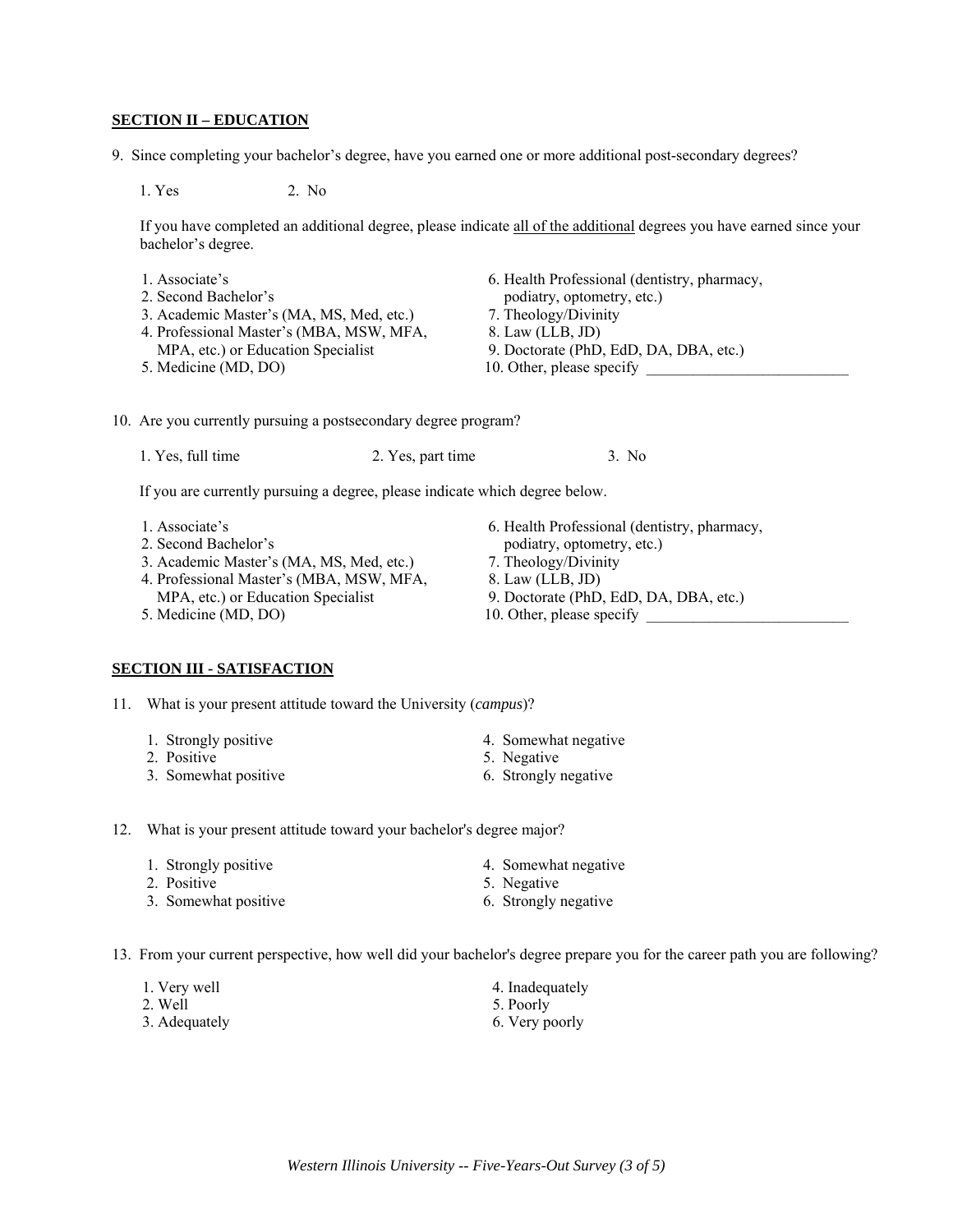#### **SECTION IV – EDUCATIONAL PRACTICES**

14. Listed below are some abilities often mentioned as important for personal and professional success in the next century. Please check one box for each ability listed.

| In your view, how effective were your<br>University experiences in                                                             | <b>Extremely</b><br><b>Helpful</b> | <b>Verv</b><br><b>Helpful</b> | <b>Moderately</b><br><b>Helpful</b> | Slightly<br><b>Helpful</b> | Not.<br><b>Helpful</b> |
|--------------------------------------------------------------------------------------------------------------------------------|------------------------------------|-------------------------------|-------------------------------------|----------------------------|------------------------|
| helping you to better develop your<br>critical thinking ability?                                                               |                                    |                               |                                     |                            |                        |
| helping you to better develop your sense<br>of ethics?                                                                         |                                    |                               |                                     |                            |                        |
| contributing to a greater understanding<br>of people with different backgrounds,<br>habits, values, appearances and abilities? |                                    |                               |                                     |                            |                        |
| helping you to become a more active<br>citizen?                                                                                |                                    |                               |                                     |                            |                        |
| improving the quality of your life aside<br>from financial benefits?                                                           |                                    |                               |                                     |                            |                        |

15. Please indicate your level of satisfaction with each of the following aspects of the major department or program of study (major) associated with your degree.

|                                                                                                                      | Very<br><b>Satisfied</b> | Somewhat<br><b>Satisfied</b> | <b>Somewhat</b><br><b>Dissatisfied</b> | Verv<br><b>Dissatisfied</b> |
|----------------------------------------------------------------------------------------------------------------------|--------------------------|------------------------------|----------------------------------------|-----------------------------|
| The level of your personal effort and involvement<br>with course work in the major                                   |                          |                              |                                        |                             |
| Scheduling and availability of courses in the major                                                                  |                          |                              |                                        |                             |
| The quality of library books, periodicals, and other<br>library materials available to support work in your<br>major |                          |                              |                                        |                             |
| The overall quality of academic advising provided<br>by the major department or college                              |                          |                              |                                        |                             |
| Overall satisfaction with your major program                                                                         |                          |                              |                                        |                             |

16. There has been increasing concern as to the amount of debt students must incur in order to complete their education. If you incurred debt in your undergraduate degree program, how did this affect you after you left the University? Please exclude debt that did not aid you in completing your undergraduate degree.

- 1. Serious financial problem 3. Minor financial problem
- 2. Moderate financial problem 4. Not a financial problem
- 

What was the approximate total of the debt you incurred?

17. On occasion, the University has need of generating legislative support on crucial issues. If you currently live in Illinois, would you be willing to contact your legislators on key issues that might emerge?

1. Yes 2. No 3. Don't live in Illinois